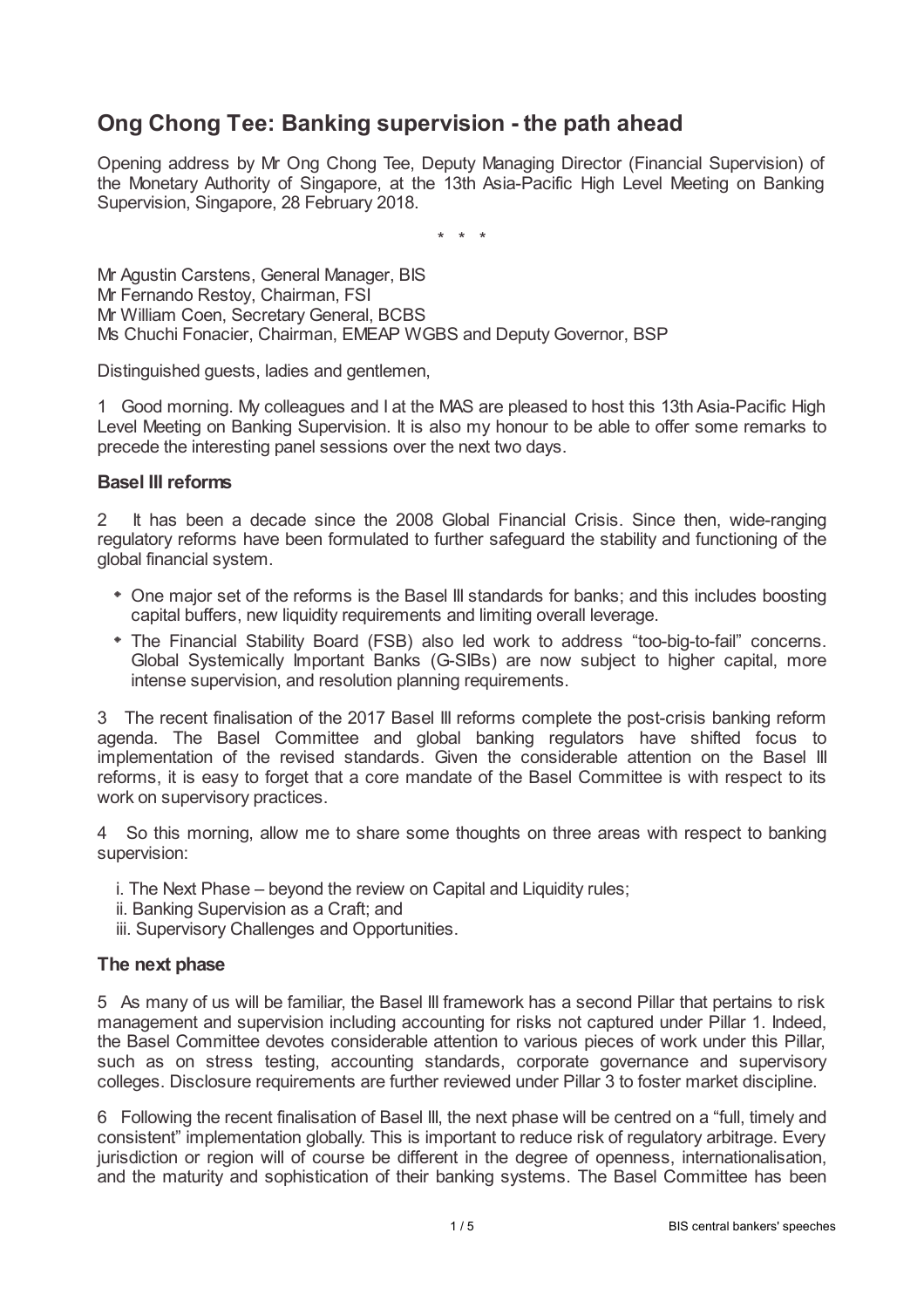mindful that its standards are calibrated as minimum requirements, and in limited situations, some supervisory discretions have been provided including the use of Pillar 2.

7 Risk proportionality is not a new concept in international banking rules. The Basel Committee has sought to further embed risk proportionality within its framework.

- One such example is the simplified alternative to the Standardised Approach to Market Risk, or SA-MR in short. This simplified alternative will make it easier for supervisory authorities to implement the market risk rules for less complex banks.
- For such simplified approaches to be fit-for-purpose, it has to take into account the differing conditions across a broad range of jurisdictions. This is especially so for emerging market economies with less complex banking systems. In this respect, forums such as the Basel's Regional Consultative Group (RCG) and the Executives' Meeting of East Asia-Pacific Central Banks (EMEAP) can be important platforms for regional regulators to continue to provide feedback or regional concerns.
- Where the outcomes from impact studies are less certain, the Basel Committee has been careful not to rush into a particular rule. One example is the treatment of sovereign risk exposures. In this case, the Basel Committee has decided to put out a discussion paper to solicit further views.

8 The Financial Stability Institute (FSI) has also recently published an insightful report on proportionality in banking regulation. The report provides a very useful overview of the proportionality approaches in different jurisdictions.

9 Another example is the Financial Stability Board's (FSB) evaluation of effects of reforms. The initial focus is on infrastructure financing, which will be relevant to Asia given the immense infrastructure demands.

10 Asian regulators on the Basel Committee and on the FSB can help to present Asia's perspectives at these international forums. Central banks as well as international organisations such as the International Monetary Fund (IMF) and the Asian Development Bank (ADB) should also weigh in to lend insights from their economic surveillance work. This will allow regional concerns to be sufficiently factored into the global rule-making and evaluation process.

## **The craft of supervision**

11 Rules and standards cannot replace judgment. Good supervisory instincts and technical competence are required to discover, scrutinize and evaluate key risks. This can only be done if banking supervisors do not see their role as a mere compliance function. An effective banking supervisor must be able to assess a bank's understanding of its risks, its business practices as well as judge its corporate governance and culture.

12 The need for consistency and rigour also mean that supervisory judgment is not just an operational matter. Having formal supervisory decision-making forums is an important component of a good supervisory process. For example, in the MAS, our Banking Supervision heads come together in regular meetings to guide supervisory reviews and decisions. As an integrated supervisor, I also chair a Management Financial Supervision Meeting as well as a Regulatory Actions Meeting that oversees the broad scope of our supervisory policies and enforcement actions respectively, across banking, insurance and capital markets activities. In other words, supervisory practices require as much thought and policy considerations as the rules and regulations. This is also why exchanges with fellow regulators during supervisory colleges are very helpful and important too.

13 I have earlier mentioned that rules and regulations should be risk proportionate. This is true as well for banking supervision. It is impossible for supervisors to review and inspect all the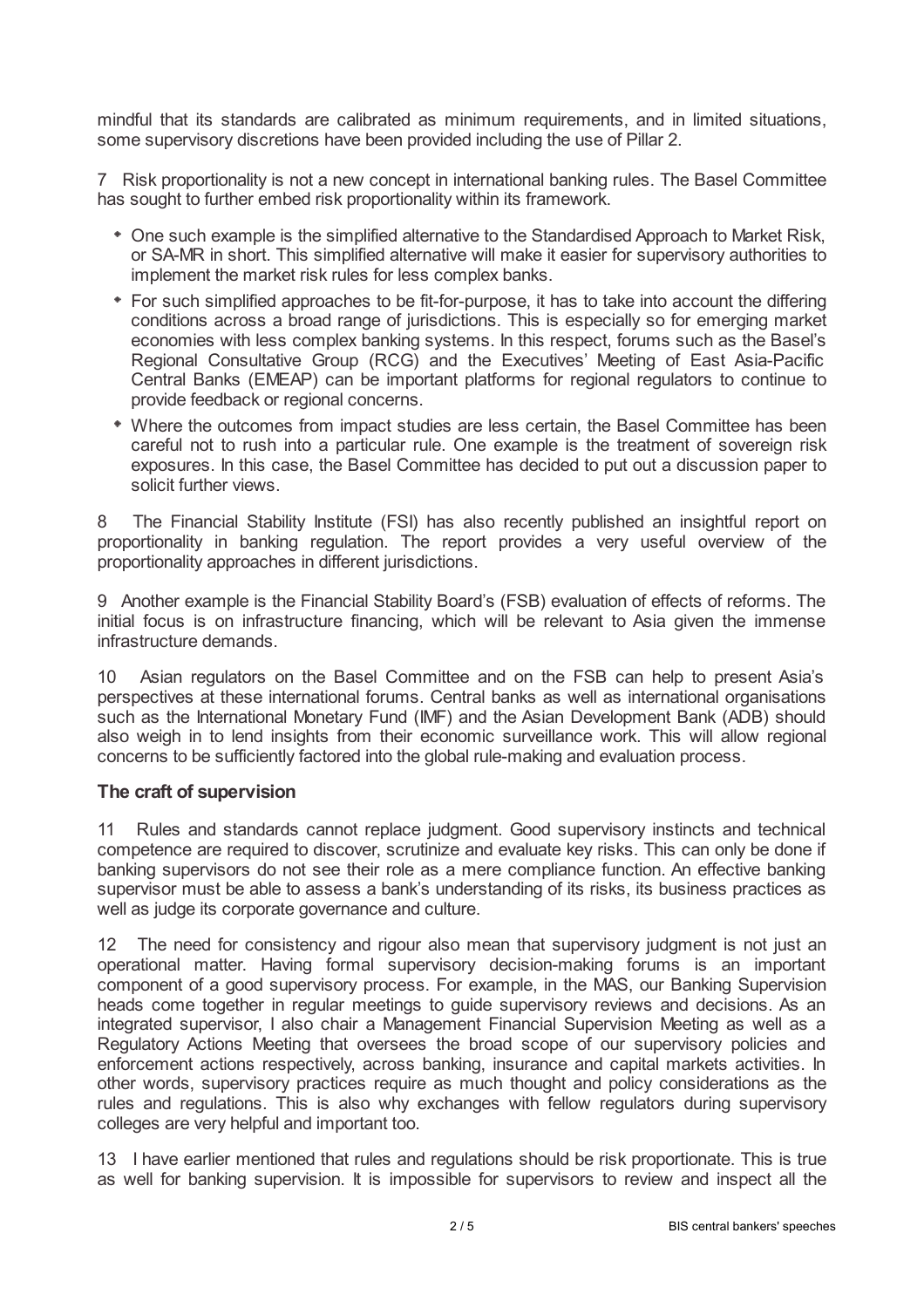financial institutions under our charge to a wide and deep extent given finite resources and time. This is neither feasible nor desirable.

14 It is more logical and effective to differentiate our supervisory intensity according to the risk profiles of each bank. In recent years, MAS has also moved towards greater use of thematic reviews and inspections. This means that we inspect a peer group of institutions at a time in a specific risk area. We find that such a peer group approach also facilitates better identification of vulnerabilities, and allow for industry benchmarking as well as the sharing of best practices.

15 An effective supervisory process should also involve a preparedness to take tough enforcement actions. It is a practical reality that no amount of regulations and supervisory reviews can catch all possible potential misdemeanours or excessive risk-taking. To do so, a financial regulator would have to be regularly and extensively intrusive to a point that a bank would find it hard to function. Ultimately, a bank's Board and Management must be responsible for its business conduct and risk management.

16 Hence, it is far more effective that the supervisory process work alongside strong and effective Boards and Management in banks. If there are failings or violations that bypass our supervisory reviews, then enforcement actions must be meted out accordingly.

17 This supervisory philosophy is underscored in what is commonly described as the four lines of defence in a 2015 BIS Occasional Paper, as well as the 2015 Basel Committee's guideline on Corporate Governance principles – that describe the roles of (a) Boards, Management and Business Units, (b) Risk and Compliance, (c) Internal as well as External Audit, and (d) the Regulator.

# **Challenges and opportunities**

18 Much has been reported about innovations in the FinTech space, and the disruptions brought about by technology in practically every aspect of economic and social activities.

19 Recent technological developments have also presented regulators with both new challenges and opportunities. For instance, the foray by hitherto non-regulated entities into various aspects of payments and financial services could necessitate a change from an institution-based regulatory approach towards an activity-based framework. But at the same time, this can also allow a regulator to "right-size" regulations for both traditional and evolving business models according to the risks the activity poses. I can cite two examples:

- Virtual currencies first emerged about 10 years ago. Since then, we have observed an increase in the number of initial coin (or token) offerings in Singapore. As with most financial regulators, MAS does not regulate virtual currencies. But we regulate the activities that surround virtual currencies if these pose specific risks. An example would be the Anti-Money Laundering/Combating the Financing of Terrorism (AML/CFT) requirements that we have imposed on intermediaries providing virtual currency services. We are assessing if additional regulations are required for investor protection.
- Another example is the wave of new payment services that have been enabled by new technology. Consumers are increasingly making and receiving payments through digital payment platforms, which fall outside of our existing regulatory frameworks. In recognition of the risks that these digital payment platforms can pose to the system as a whole if they are not adequately secure, MAS will be issuing a new Payment Services Bill (PSB). This will streamline the regulation of payment and remittance service providers under a single regulatory framework, and calibrated to whether an entity offer one, some or all parts of the retail payments value chain. It will also seek to enhance user protection and facilitate the adoption of electronic payments.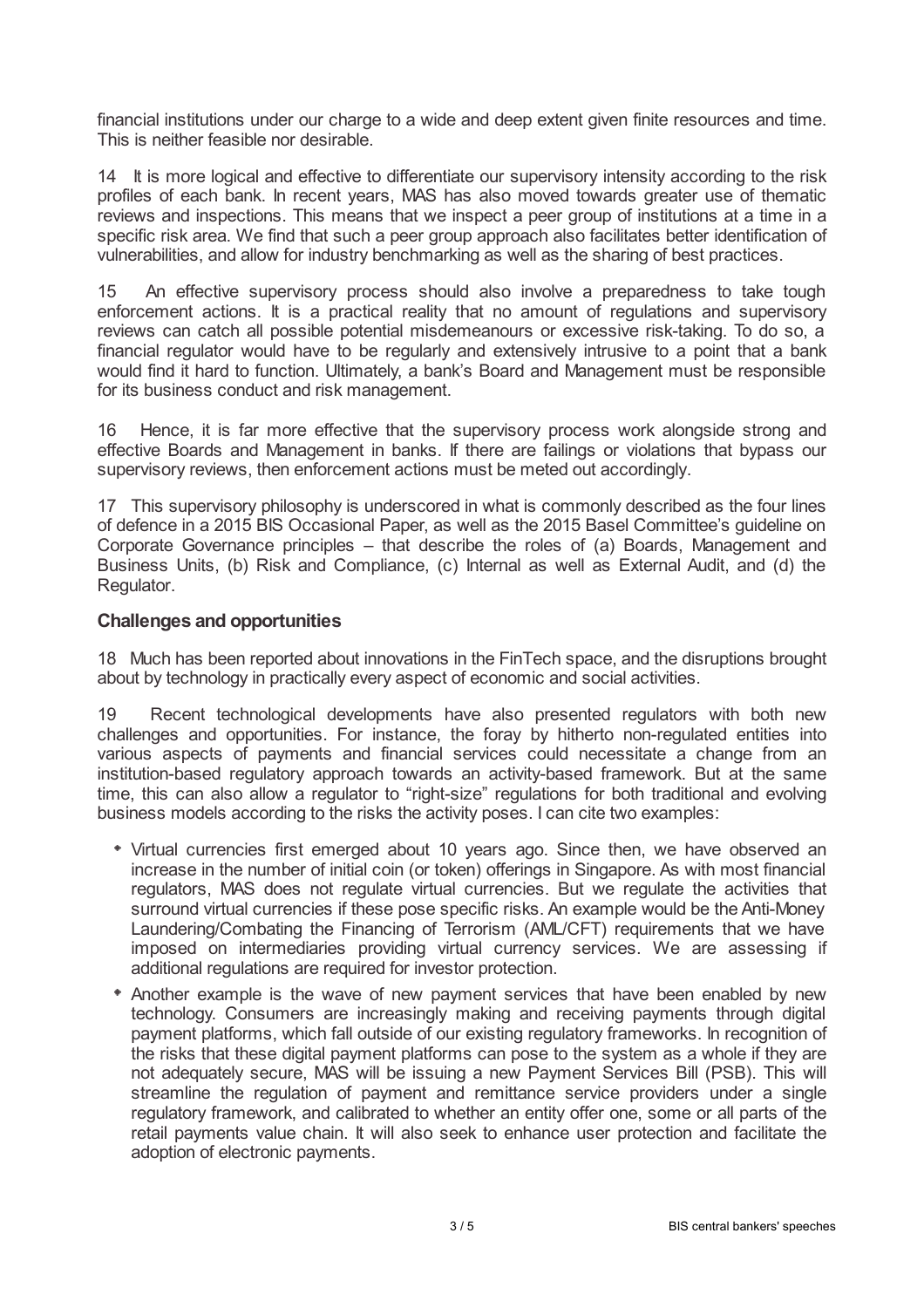20 Regulations should not stifle innovation. The reality is that innovations will always move ahead of rules. The key is in understanding whether a particular innovation or new business model is simply a regulatory arbitrage. If so, we should deal with that directly such as by bringing that activity within the regulatory ambit or even banning it altogether. Another consideration is whether an innovative business model while purposeful will create incoherence or inconsistency of treatment. In such a case, a review of that regulatory policy may be necessary. There is no one-size-fits-all supervisory answer. It simply means that as regulators, we need to keep abreast with technological developments. Only then, can we exercise thoughtful judgment. The fact that many financial regulators including the MAS have allowed regulatory sandboxes to be set up highlights a preparedness to allow innovative financial models to first be tested within defined parameters.

# *Harnessing technology to strengthen supervision*

21 There is a growing area of technology use that will be directly relevant to financial supervision – Regulatory Technology (or RegTech). This is the use of advanced technology systems and algorithms to enhance risk management and regulatory compliance.

22 Many financial institutions have embraced RegTech, such as:

- Predictive analytics being used in stress testing;
- Artificial Intelligence and Machine Learning-powered systems to identify money laundering risks; and
- Cognitive computing and behavioural algorithms to detect suspicious trading and possible misconduct.

23 On the supervisor's end, the MAS is developing our own 'SupTech' to improve and sharpen our surveillance and analytical capabilities. Since about a year ago, we have set up a dedicated unit for SupTech within our Data Analytics Group.

24 The aim is to make greater use of technology and "smart tools" to guide our financial surveillance and supervision functions. To do so, building the infrastructure for our data analytics projects is important. We are putting in place an MAS Private Cloud. This will serve as the foundation to provide computing power to all data analytics projects in MAS. There are a number of ongoing system-enhancement projects around data storage, accessibility and usability. But importantly to fully benefit from the insights of a broader set of high-frequency real-time data, in both structured and unstructured formats, our supervisors will also need to acquire strong digital fluency in various data analytics and visualisation tools.

25 Only then can we harness the full computational capabilities from better data analytics to sharpen our surveillance and understanding of different risks, and to support more effective decision-making. There is also a nascent area that MAS is studying together with an industry grouping. This relates to data ethics such as on fair and transparent use of data by financial institutions. I am sure this will be a discussion topic in future forums.

## *Managing cyber threats*

26 Given the technological developments in the financial services sector, a key priority area for regulators must be the work on Cybersecurity. To do this well, regulators will have to work in close partnership with financial institutions, law enforcement agencies, sector agencies such as in telecommunications and power, as well as fellow regulators given the often cross-border nature of cyber threats.

To further foster the exchange of cyber intelligence in the region, MAS collaborated with the Financial Services – Information Sharing & Analysis Centre (FS-ISAC) to establish an APAC